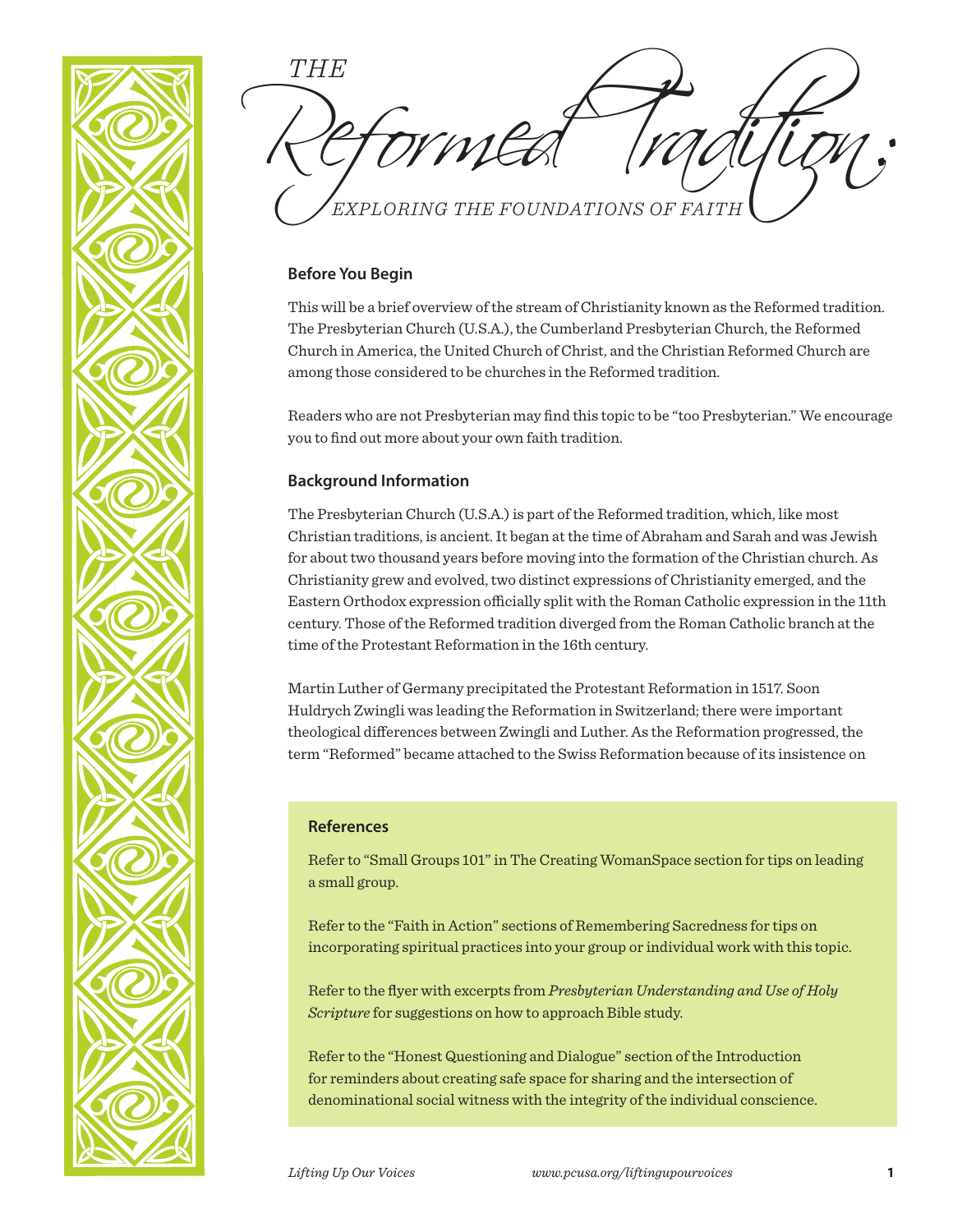

reforming the church strictly through the application of biblical principles to the life of the church. John Calvin, who came after Zwingli and is one of the Swiss Reformers, wrote the *Institutes of the Christian Religion,* which set forth the tenets of the Reformed tradition.

"The Presbyterian church is a representative democracy governed by elders elected from and by the congregation." (*About Being Presbyterian*, p. 3)

John Knox studied with Calvin in Geneva and returned home the hero of the Scottish Reformation. As the Church of Scotland came into existence, influenced by Calvin's theology and polity, it developed Presbyterianism.

Reformers made their way to the American colonies beginning in the 1600s. Some church historians estimate that by 1776 three-fourths of the population of the soon-to-become United States were of the Reformed tradition. The Reformed tradition was influential in the development of the United States and its government. In the 19th century, Reformed missionaries from North America spread across the globe. Today, Presbyterian and Reformed churches can be found on six continents.

# **How Faith Speaks**

The *Book of Order* of the Presbyterian Church (U.S.A.) gives us a summary of the themes of the Reformed tradition from the perspective of the PC(USA).

"Central to this tradition is the affirmation of the majesty, holiness, and providence of God who creates, sustains, rules, and redeems the world in the freedom of sovereign righteousness and love. Related to this central affirmation of God's sovereignty are other great themes of the Reformed tradition:

- 1. The election of the people of God for service as well as for salvation;
- 2.Covenant life marked by a disciplined concern for order in the church according to the Word of God;
- 3. A faithful stewardship that shuns ostentation and seeks proper use of the gifts of God's creation;
- 4.The recognition of the human tendency to idolatry and tyranny, which calls the people of God to work for the transformation of society by seeking justice and living in obedience to the Word of God" (G-2.0500).

# *The majesty, holiness, and providence of God, who creates, sustains, rules, and redeems the world in the freedom of sovereign righteousness and love.*

Calvin's central, unifying theme, and perhaps the foundation of Reformed theology, is that in every moment of our lives we are in the presence of the living God: "In life and in death we belong to God" (From A Brief Statement of Faith (10:1, line 1). We are never beyond God's purview and never beyond God's grace.

### *The election of the people of God for service as well as for salvation.*

According to the Reformed tradition, who is saved and who is not is up to God and God alone. Jesus Christ is the Savior of the world. As defined in the *Westminster Dictionary of Theological Terms*, salvation is understood to be "God's activities in bringing humans into right relationship with God and with one another through Jesus Christ." Salvation is purely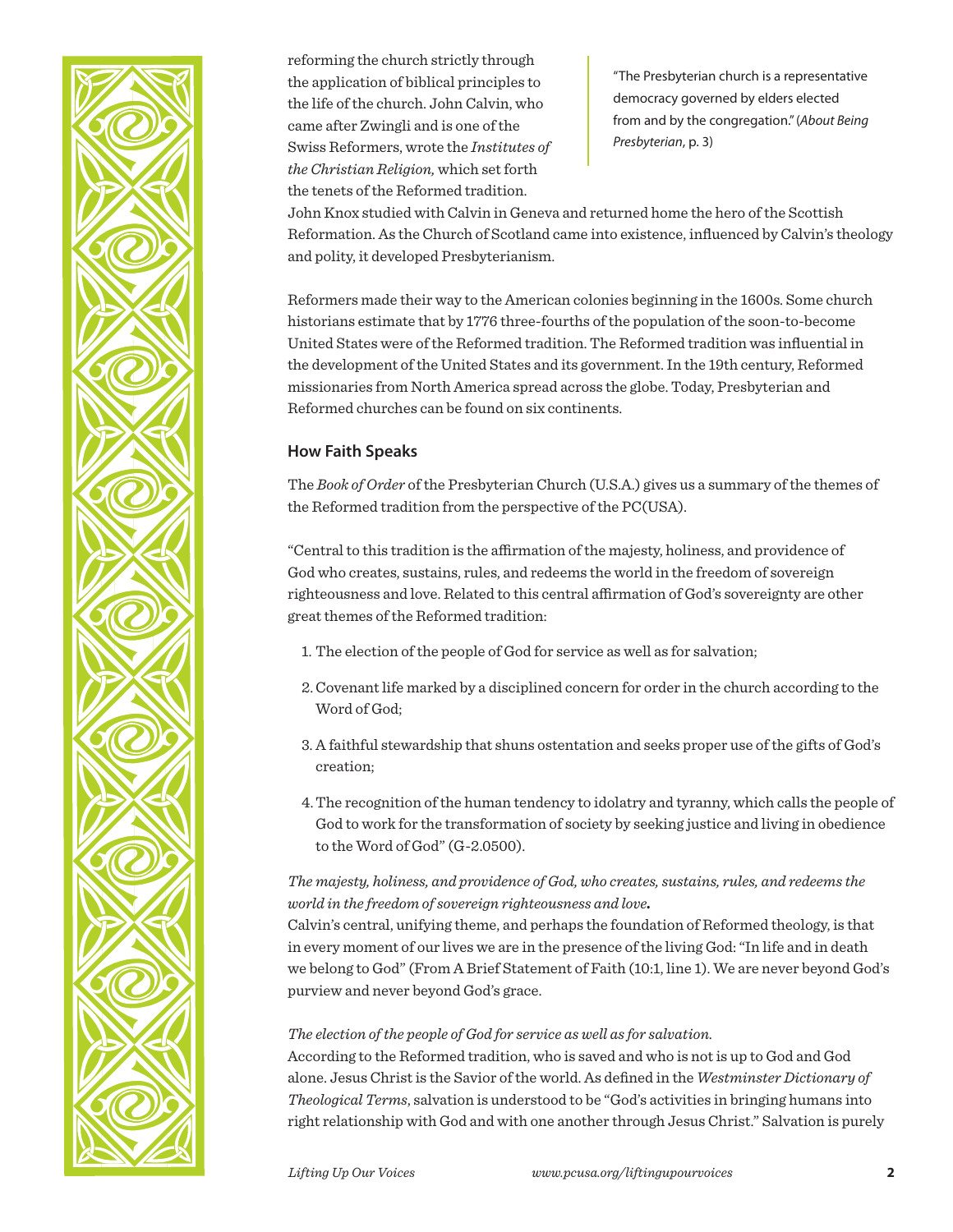

### **Protestant Slogans**

*sola gratia* (Lat. "by grace alone"). A slogan of the Protestant Reformation indicating that the basis for Christian salvation is solely the grace of God and not any human achievement. It is God's initiative and action which is the agent of salvation.

*sola fide* (Lat. "by faith alone"). A slogan of the Protestant Reformation used by Martin Luther (1483–1546) on the basis of Rom. 3:28 to indicate that justification of the sinner (salvation) comes only to those who have faith and is not achieved through any "good works."

*sola scriptura* (Lat. "Scripture alone"). A slogan of the Protestant Reformation indicating that the church's authority is only the Holy Scriptures and not ecclesiastical traditions or human opinions. This was called the "formal principle" of the Reformation, or the "Scripture principle."

Definitions are from the *Westminster Dictionary of Theological Terms,* by Donald K. McKim. Westminster John Knox Press, 1996. Used by permission.

of God's choosing and has nothing to do with our "good works," but rather with the faith God gives us. Even so, God elects us for service as well as for salvation. We may be called by God to a specific profession, to a particular act of service, or more generally to a way of life. The way one lives one's life as a disciple of Jesus can be a service of God and others.

*Covenant life marked by a disciplined concern for order in the church according to the Word of God.*

The Reformed tradition understands that God invites us to live in covenant. Through the ages we have broken the covenant; we have pretended that

"I am the Lord your God, who brought you out of the land of Egypt, out of the house of slavery; you shall have no other gods before me." Exodus 20:2–3

God wasn't there; we have shirked our responsibilities. Because we are in covenant with God, we are in covenant with one another. As Jesus summed it up, the first and greatest commandment is " 'You shall love the Lord your God with all your heart, and with all your soul, and with all your mind, and with all your strength.' The second is this, 'You shall love your neighbor as yourself.' There is no other commandment greater than these" (Mark 12:30–31). The polity (form of government) of churches in the Reformed tradition keeps congregations and governing bodies in covenant with one another, interrelating and working together, each for the good of the other, and for the good of the whole.

# *A faithful stewardship that shuns ostentation and seeks proper use of the gifts of God's creation.*

The Reformed tradition recognizes that "going for show," instead of simplicity, honesty and stewardship, usually leads us to a misuse of the gifts of God's

"But this is the covenant that I will make with the house of Israel after those days, says the LORD: I will put my law within them, and I will write it on their hearts; and I will be their God, and they shall be my people." Jeremiah 31:33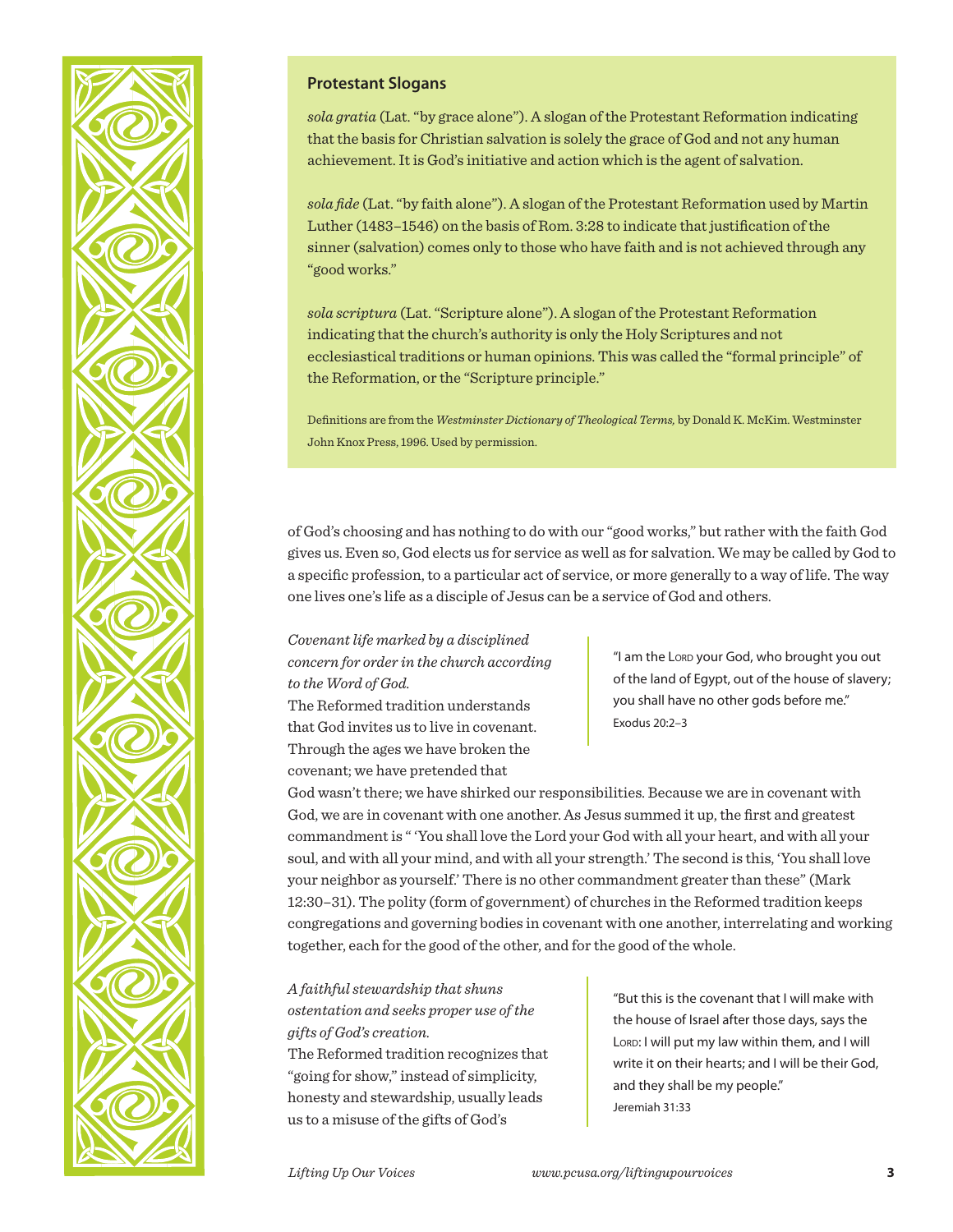

## **For Journaling or Conversation**

What does it mean to you that "in life and in death" you "belong to God"? How do you understand the "sovereignty" of God?

"**election:** God's choosing of a people to enjoy the benefits of salvation and to carry out God's purposes in the world (1 Thess. 1:4, 2 Peter 1:10)."

"**salvation by grace:** The theological view, emphasized in Protestantism, that Christian salvation comes through God's free mercy and love for sinners. It is given as God's free gift of grace-without any merit or worthiness on the part of the individual who receives it."

Definitions are from the *Westminster Dictionary of Theological Terms,* by Donald K. McKim. Westminster John Knox Press, 1996. Used by permission.

creation. In the face of burgeoning population and the depletion of the earth's resources, we people of faith, particularly in North America, must question our ostentatious lifestyles and hoggish consumption of much more than our fair share of the earth's goodness.

*The recognition of the human tendency to idolatry and tyranny, which calls the people of God to work for the transformation of society by seeking justice and living in obedience to the Word of God.*

Reformed theology resists the urge

But we rebel against God; we hide from our Creator. Ignoring God's commandments, we violate the image of God in others and ourselves, accept lies as truth, exploit neighbor and nature, and threaten death to the planet entrusted to our care. We deserve God's condemnation. Yet God acts with justice and mercy to redeem creation. In everlasting love, the God of Abraham and Sarah chose a covenant people to bless all families of the earth.

From A Brief Statement of Faith 10:3, lines 33-43, *The Book of Confessions.*

to control God (as if we could) or to box God in. Any attempt to tame God, to define God according to humanity's finite knowledge and desires, is idolatry and must be repudiated. If we claim to know God completely, if we claim that our understanding of God is the right one and all others are wrong, then we have created our own idol. Likewise, if we worship money, or if we worship fear—being afraid to speak out, for example—then working for justice will not be on our agenda. If we worship God, then we must work to bring about justice in the world.

## **For Journaling or Conversation**

What is your understanding of salvation? grace? faith? good works?

What difference does it make if "good works" are the ticket to salvation or not? What difference does it make if "faith" is the ticket to salvation or not?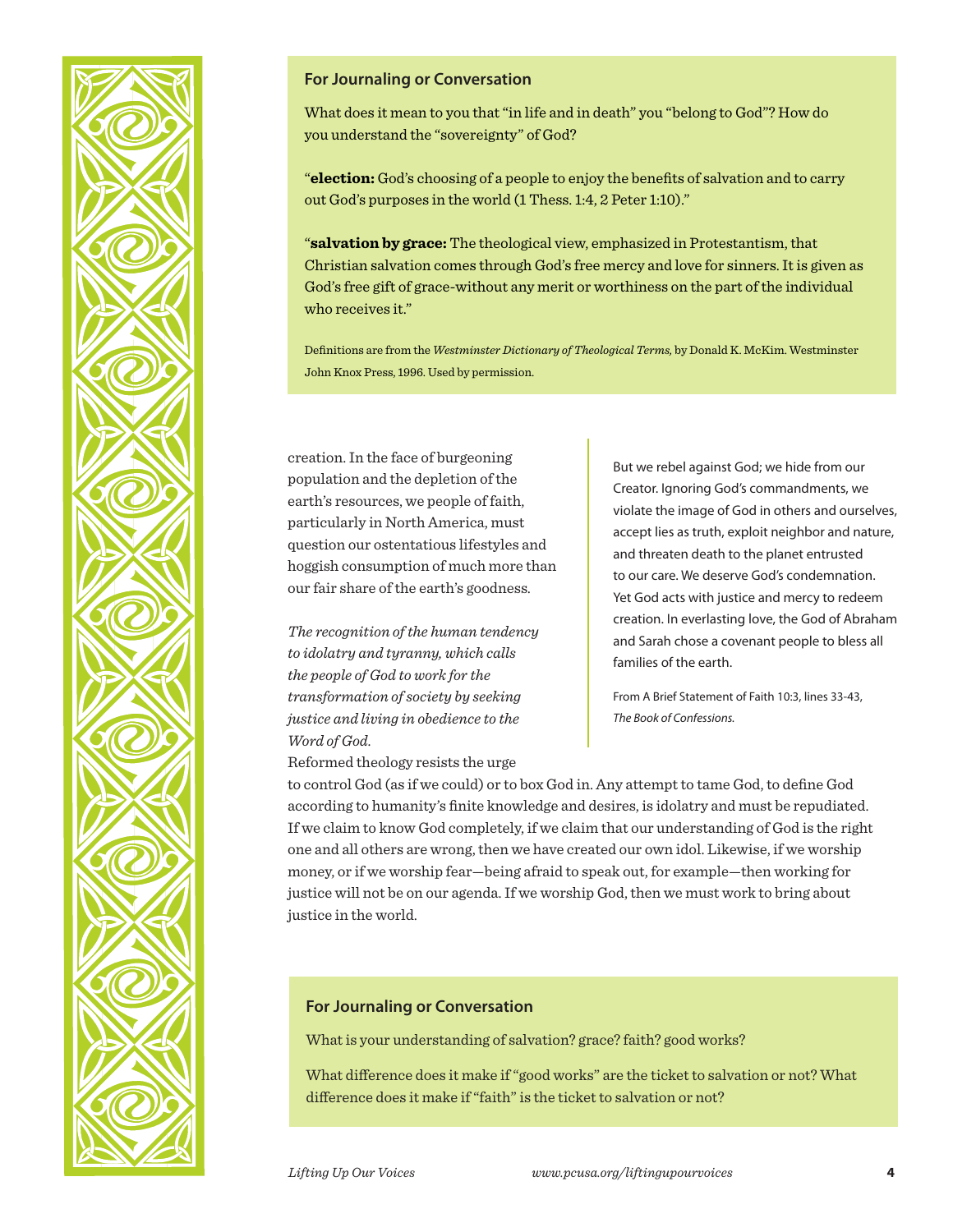

In adherence to this theme, the Reformed tradition places a lot of responsibility on the shoulders of government officials. They should be obeyed, and they should rule justly and in accordance with God's will. There are times, however, when—in order to obey God ordinary citizens have to stand against their government. In this vein, Calvin said, "But in that obedience which we have shown to be due the authority of rulers, we are always to make this exception, indeed, to observe it as primary, that such obedience is never to lead us away from obedience to [God], to whose will the desires of all kings ought to be subject, to whose decrees all their commands ought to yield, to whose majesty their scepters ought to be submitted" (Calvin, *Institutes,* p. 1520).

#### **For Journaling or Conversation**

What do you suppose the covenant means to God?

Recall instances in the Bible where God made or renewed the covenant. Why do you think God keeps renewing the covenant even though people don't seem to be able to stick to it?

How do you understand "stewardship"? In what ways are you a good steward? In what ways could you be a better steward?

How might Christians in the Reformed tradition maintain personal convictions while resisting the temptation to claim complete knowledge of God?

What does it mean for you to seek justice?

What does it mean for you to live in obedience to God?

What situations might compel you to engage in civil disobedience?

### **Faith In Action**

*Choose among these suggested activities.*

**1.** *Discuss these questions.*

What parts of the history and themes of the Reformed tradition resonate with you? What parts challenge you?

Reformed denominations value working cooperatively with other denominations and other faiths. How do interdenominational and interfaith dialogues help us learn more about God? When you are involved in an interdenominational or interfaith conversation, why is it helpful for you to know your own faith tradition and beliefs?

**2.** Focus on the three slogans of the Protestant Reformation: *sola gratia, sola fide, sola Scriptura.* What further questions do you have about these three themes? How do they compare with other Christian themes of which you are aware?

**3.** *Write a prayer or litany* based on one of the major themes of the Reformed tradition.

**4.** *Invite guests from different traditions* to speak to your group about the major tenets of their traditions.